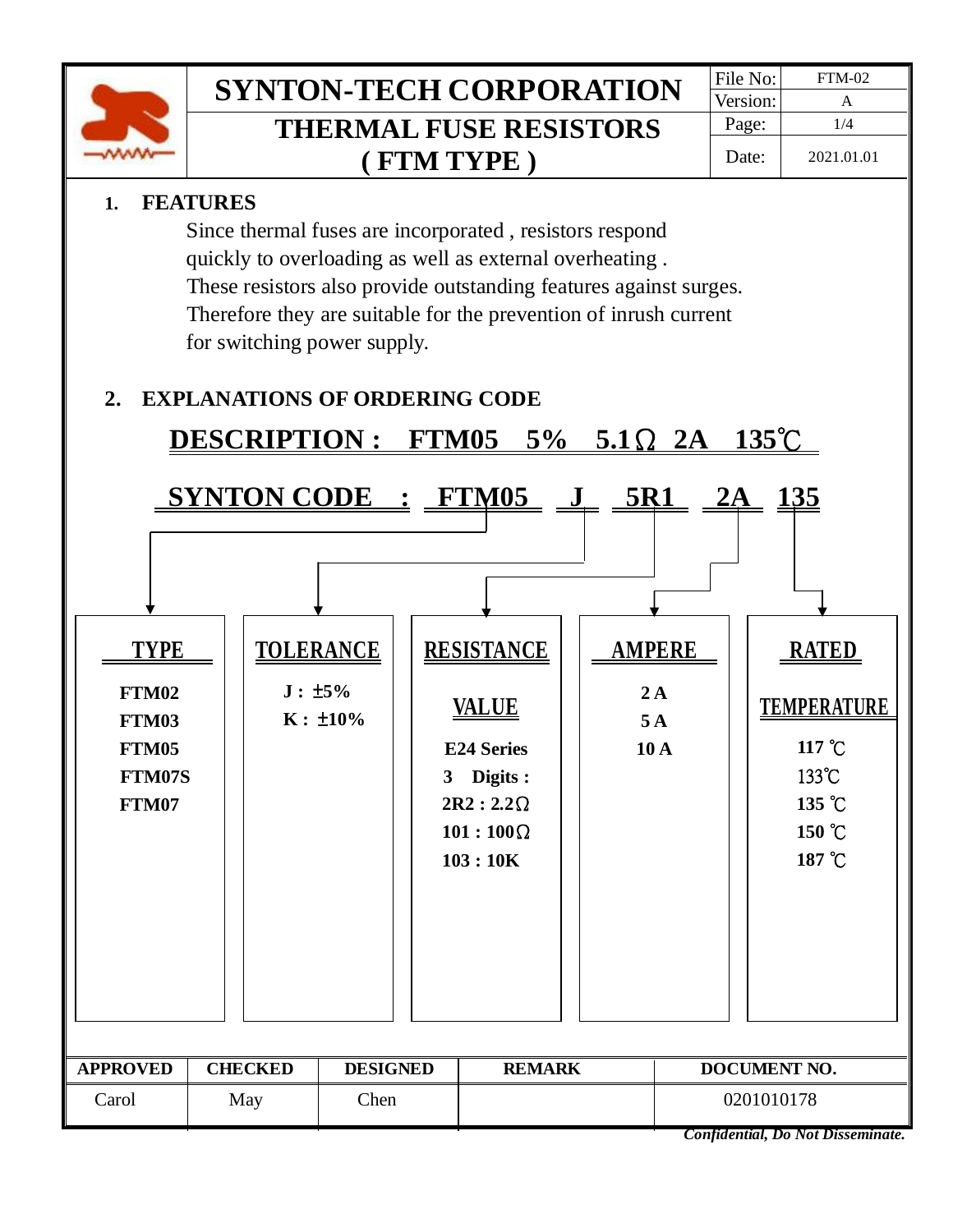

# **SYNTON-TECH CORPORATION** FILE No: FTM-02 **THERMAL FUSE RESISTORS ( FTM TYPE )**

# **3. ELECTRICAL CHARACTERISTICS**

| <b>STYLE</b>                              | FTM02                        |      | FTM03 |     | FTM05 |      |      | <b>FTM07S</b> |      | FTM07                                                                                                                          |             |
|-------------------------------------------|------------------------------|------|-------|-----|-------|------|------|---------------|------|--------------------------------------------------------------------------------------------------------------------------------|-------------|
| <b>Rated wattage</b>                      | 1.0W                         | 1.5W | 1.5W  | 2W  |       | 1.6W | 2.1W | 1.8W          | 2.3W | 2.2W                                                                                                                           | 2.7W        |
| <b>Resistance Tolerance</b>               | $J : \pm 5\%$ $K : \pm 10\%$ |      |       |     |       |      |      |               |      |                                                                                                                                |             |
| <b>Resistance Range</b>                   | $1 \Omega \sim 10 K \Omega$  |      |       |     |       |      |      |               |      |                                                                                                                                |             |
| <b>Current Ration (A)</b>                 | $2 \sim 10(A)$               |      |       |     |       |      |      |               |      |                                                                                                                                |             |
| Rated Temperature( ${}^{\circ}\text{C}$ ) | 117                          | 135  | 135   | 150 | 135   | 133  | 150  | 135           | 150  | 135                                                                                                                            | 150         |
| <b>Cut-off Temperature</b><br>(C)         |                              |      |       |     |       |      |      |               |      | $112\pm4$   130 $\pm4$   130 $\pm4$   145 $\pm4$   130 $\pm4$   129 $\pm2$   145 $\pm4$   130 $\pm4$   145 $\pm4$   130 $\pm4$ | $145 \pm 4$ |

Figure 1

# **4. DERATING CURVE**



*Confidential, Do Not Disseminate.*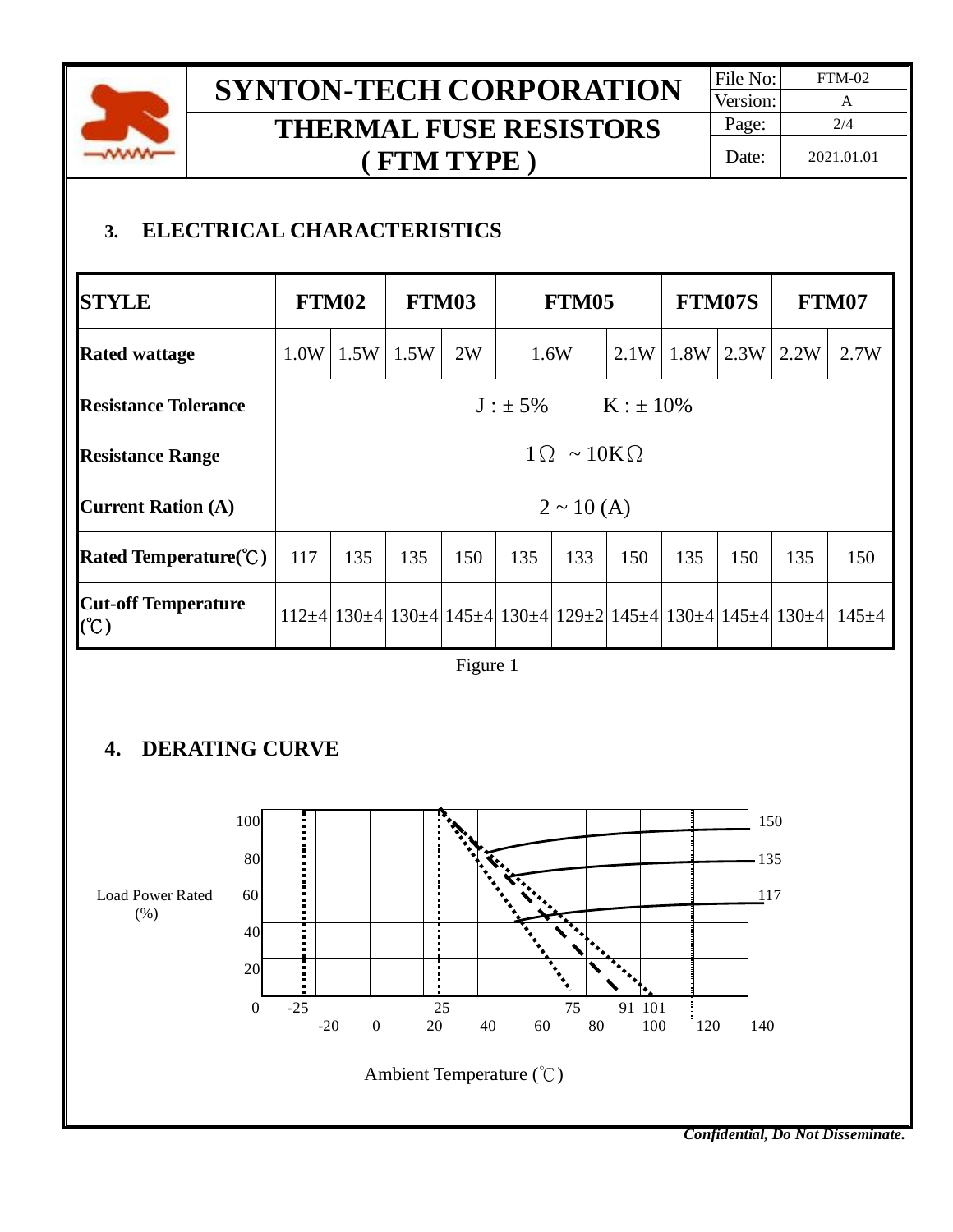

**FTM07** |  $12.5 \pm 1.5$  |  $9.0 \pm 1.5$  |  $39.0 \pm 1.5$  |  $0.7 \pm 0.1$ 

Figure2

*Confidential, Do Not Disseminate.*